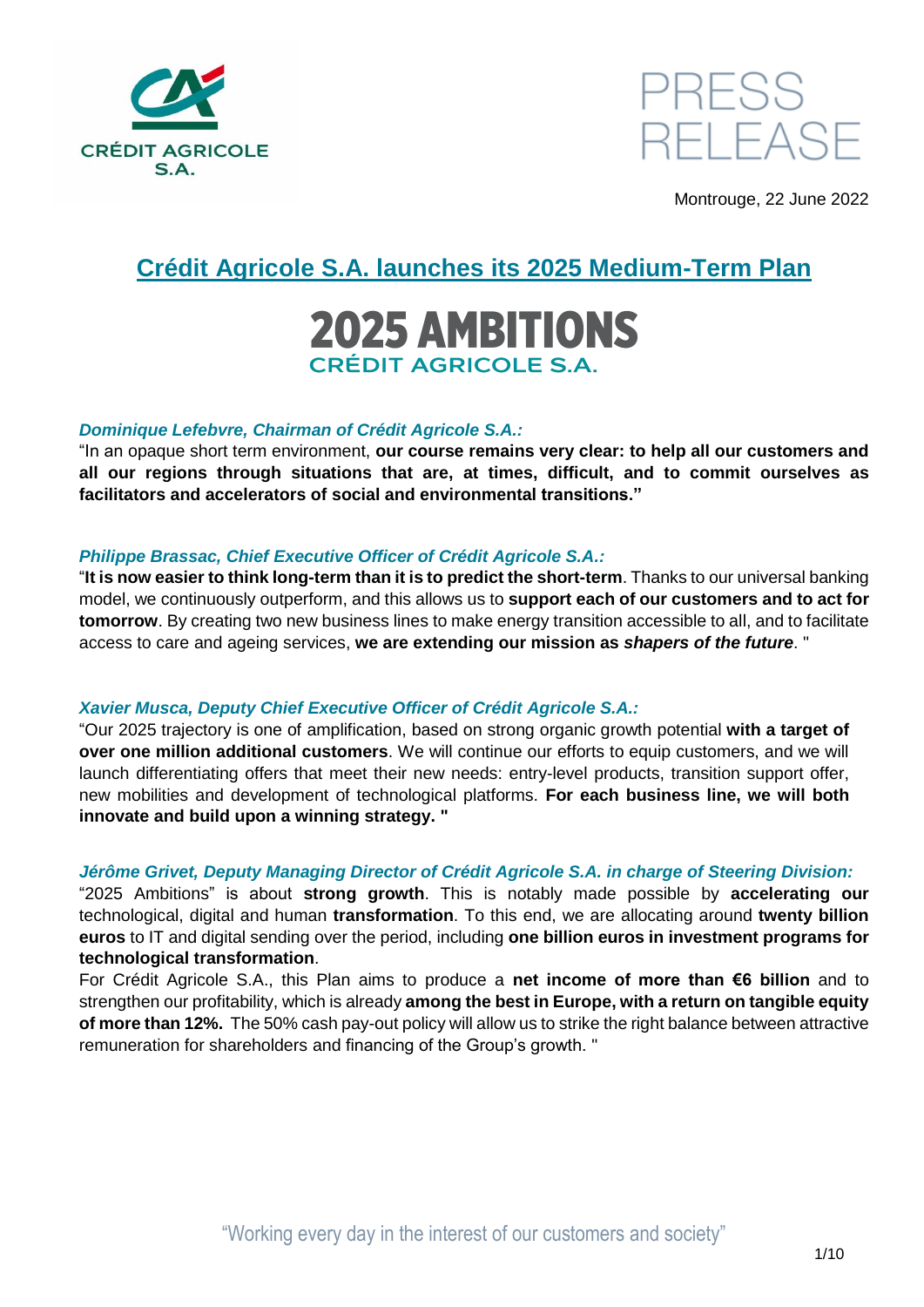## **Clear goals in an unprecedented context**

**The period that is beginning is unique**: the "medium term" is no longer observable. It has made way for a "short term" horizon that is particularly opaque under the combined effects of multiple crises, and a true "long term" that has never been so clearly expressed by politicians and public opinion: decarbonisation of energy, preservation of biodiversity and the environment, health solutions in increasingly ageing societies, the necessary progress in agricultural and agri-food techniques, and social inclusion that is essential to the stability of our societies.

All in all, **2025 Ambitions is part of this paradigm**: it's easier to think long-term than to predict the short-term.

**Our roadmap remains clear**: help all our customers and all our territories through sometimes difficult situations in the short-term, and act for tomorrow, by committing ourselves as facilitators and accelerators of all societal transitions.

**Our historical model**, which combines utility and universality, and **our long-standing commitment to major societal transitions** will enable us to achieve these objectives.

- **Our 2025 amplification trajectory is based on the** strong organic growth potential with over one million additional customers. Our business lines are leaders in Europe and will continue to develop and expand their offers to answer changing needs and support transitions.
- For Crédit Agricole S.A., this Plan aims to produce a **Net Income of more than €6 billion** and **strengthen** profitability, which is already among the best in Europe, with a return on tangible equity of more than 12%.
- In the long term, 2030 and beyond, the Group is organising and structuring two new business lines that will support society and lead to development opportunities. **We are launching Crédit Agricole Transitions & Energies to make energy transitions accessible to all and to accelerate the advent of renewable energy. We are launching Crédit Agricole Santé & Territoires to facilitate access to healthcare and ageing services.**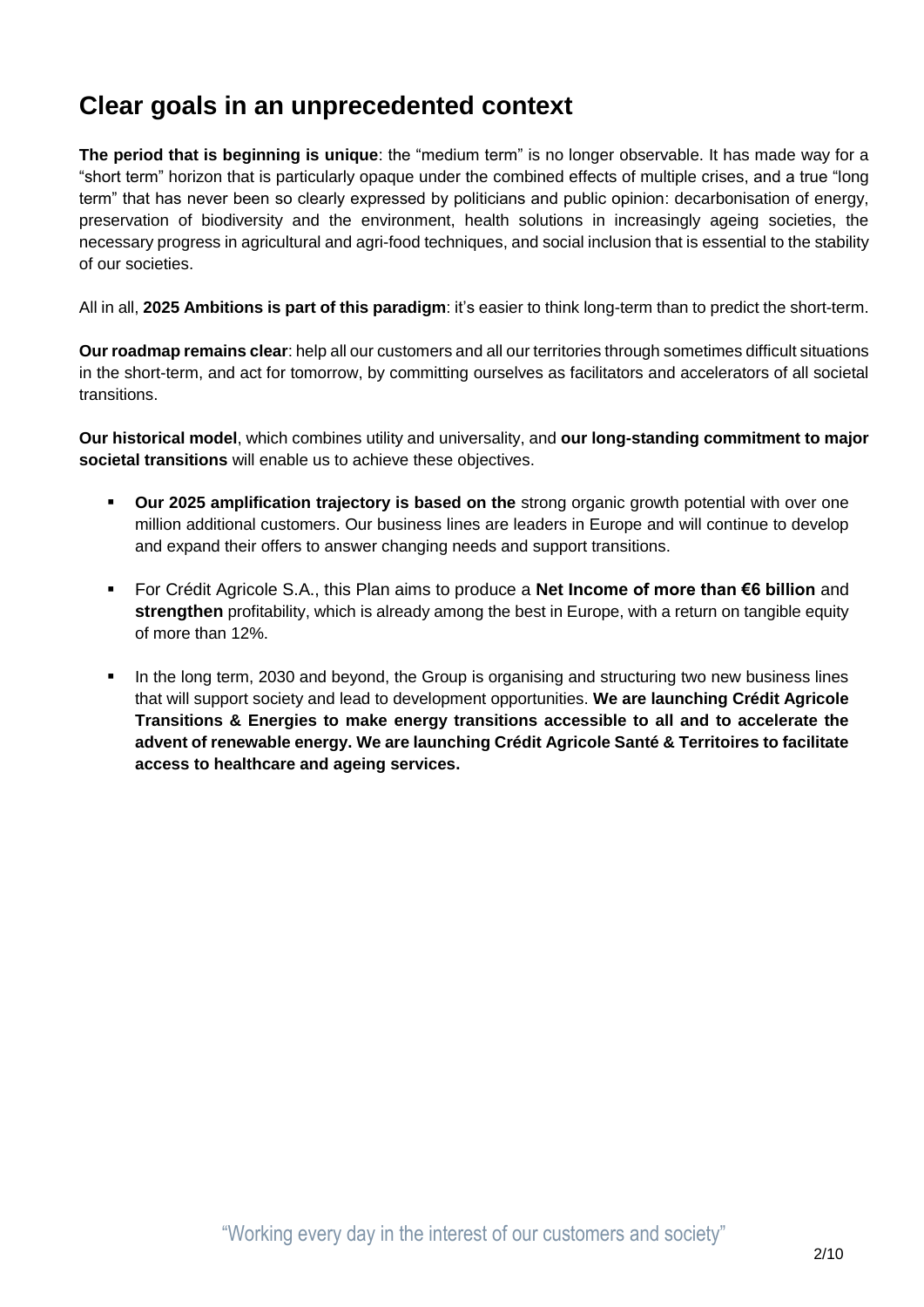## **2025 Ambitions**

## **The Crédit Agricole Group and its model**

#### *A new Plan that builds on our winning formula: Utility X Universality*

We have expressed our desire to be socially useful since the creation of the Group: financing agriculture, providing households with access to banking services, facilitating home ownership... collective goals that have been real growth drivers for the Group.

And we combine utility with universality: acting in the service of all customers, answering all their financial and savings needs, in all territories, via all channels.

It is this combination of social utility and universality that allowed us to create our global relationship model, the Universal Bank, served by Business Lines, capable of their stand-alone development.

These Business Lines have all become **leaders** and **consolidators** in their respective markets: Amundi is Europe's leading asset manager, Crédit Agricole Assurances France's leading insurer, Crédit Agricole Consumer Finance and CACEIS in the Top 3 in Europe, and Crédit Agricole CIB one of the leading European Corporate & Investment Banks.

The Group has recently demonstrated the relevance of this model. It has delivered **steady growth and performance** in the face of multiple challenges, including the Covid crisis. Over the last six years, Crédit Agricole S.A.'s revenues grew by an average of +5% per year. Between 2017 and 2021, the underlying ROTE outperformed the ROTE of ten major European banks by +4.4 percentage points (pp) on average each year.

**In 2021 Crédit Agricole S.A. met its 2022 Medium Term Plan's financial targets, yet again a year ahead of schedule,** while strengthening its position. Its underlying Net Income Group Share reached €5.4 billion, with a low cost to income ratio of 57.8%. Underlying Return on Tangible Equity (ROTE) was 13.1%, and CET1 was 11.9%, +4.0 percentage points above regulatory requirements. The Group supported customers during the Covid crisis by financing €30 billion in State-Guaranteed Loans, i.e. 24% of the total volume in France. It continued its digital transformation, launching innovative platforms such as Blank, a neo-bank for professionals, or Youzful for youth employment. It continued to support social transformations: climate, as the leading private financier of renewable energy in France; inclusion, with 270,000 EKO and LCL Essentiel accounts; the elderly, thanks to a dedicated solidarity fund with 500,000 beneficiaries; and professionals, with an extra-contractual cooperative gesture of €240 million to cover their operating losses.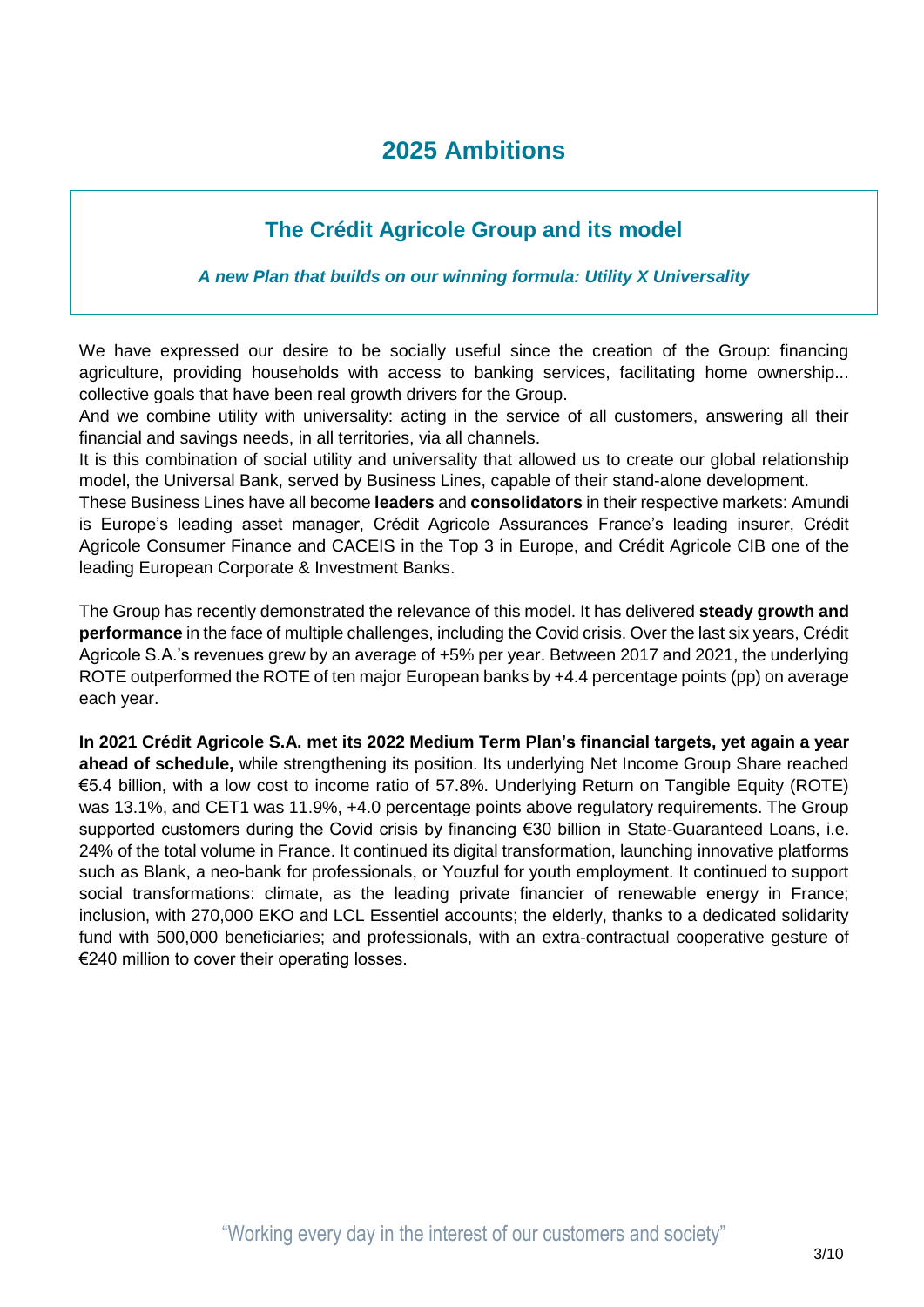## **Horizon 2025: The natural amplification of our expansion**

### **Strong organic growth potential complemented by targeted partnerships and acquisitions**

In this uncertain environment up to 2025, Crédit Agricole S.A. can rely on its strong **organic growth** potential. The Group aims for one million additional retail banking customers by 2025 and intends to increase the equipment of customers in protection insurance, savings solutions and real estate. It will broaden and adapt its offers (more accessible, more responsible and more digital) in order to support new needs.

In addition, the Group will continue its **partnerships** and **targeted acquisitions** strategy, while respecting its profitability constraints (ROI >10% in 3 years). With Ambitions 2025, Crédit Agricole S.A. aims to forge new distribution partnerships with financial players, as well as industrial and technological partnerships.

## **Business lines objectives and priorities**

#### **LCL: a bank serving entrepreneurs, urban and high net worth customers**

With an improved cost to income ratio and net promoter score, LCL is now an optimised, agile and innovative bank. LCL has a distinctive positioning, with a strong base of urban, entrepreneur and hight net worth customers. By 2025, the bank intends to strengthen this positioning and develop its offers and equipment for these customers. It aims to build upon its expertise, with a strategic and equity financing advisory offer, and a private bank for entrepreneurs and executives. It aims to accelerate its focus on digitalisation and innovation as well as on energy transition offers.

#### **Retail banks outside France: Italy, Poland, Egypt, Ukraine**

CA Italia is the 6<sup>th</sup> largest commercial bank in Italy with a 5.5% market share. With Ambitions 2025, it plans to accelerate its focus on digital solutions, ESG and four product segments (real estate, agri-food, non-life insurance, managed savings). The bank aims to increase operational efficiency thanks to synergies linked to the integration of Creval and FriulAdria, the optimisation of its network and the significant increase in self-care and digital solutions (leading to a 3% decrease in the cost to income ratio by 2025).

With its "Accelerate" Plan, CA Bank Polska focuses on organic growth of its customer base, with a target of more than 60% new customers by 2025. To this end, the bank is developing its digital capabilities and functionalities, and aims to strengthen its long-channel consumer credit position (20% of market share) in order to develop its franchise in other segments. It also aims to capitalise on EFL's (CAL&F's subsidiary and Poland's second largest leasing company) customer base, in order to develop its professional and very small businesses activity.

In Ukraine, the Group's presence should enable it to contribute, in due course, to the country's reconstruction efforts.

In Egypt, Crédit Agricole plans to continue developing its corporate and wealth management customers franchise, in order to consolidate its position as the leading European bank in the country.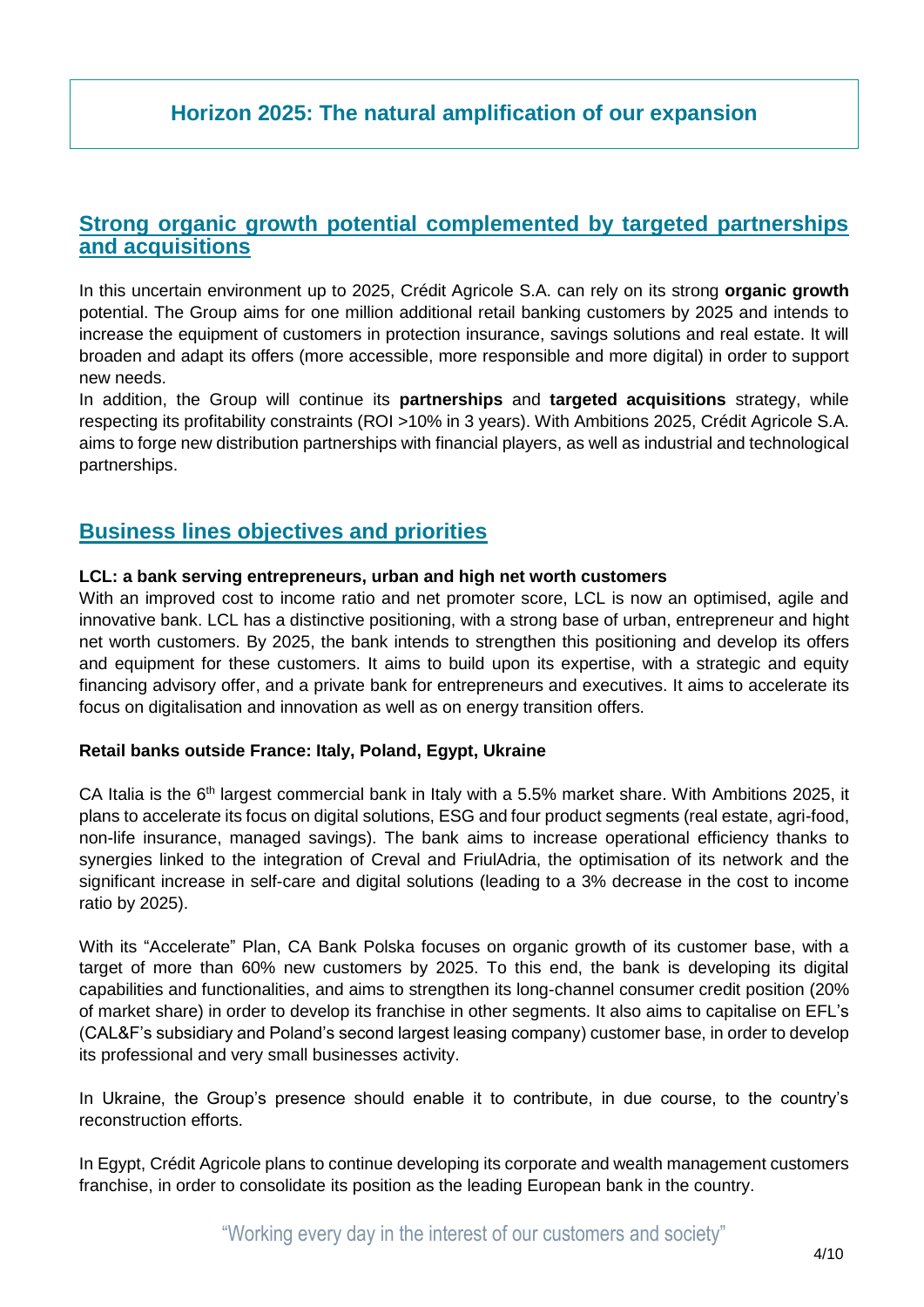#### **Crédit Agricole Assurances: diversification of core offerings and development on health and retirement**

Given the changing economic, social and environmental context, Crédit Agricole Assurances plans to continue enhancing its savings solutions, with a broader range of responsible investment products and a higher proportion of unit-linked products, in line with customer expectations. CAA targets €345 billion in assets under management, including more than €110 billion in unit-linked products by 2025, of which €28 billion in responsible-labelled unit-linked products. Crédit Agricole Assurances also aims to accelerate its development on property and casualty insurance with a target of 2.5 million additional P&C contracts for individuals.

The insurance company will also accelerate its focus on health and retirement. It plans to build a management platform combining the best of human and digital resources and aims to increase the number of health beneficiaries by 40% by 2025. The insurer plans to build a comprehensive retirement offer, with the creation of a dedicated insurance company, the implementation of a digital retirement preparation guidance and advice platform, and the deployment of a range of "ageing well tomorrow" services with a target of €23 billion in retirement assets by 2025.

#### **Specialised Financial Services (CACF and CAL&F): new mobilities and energy transition support**

Crédit Agricole Consumer Finance (CACF), thanks to the new agreement with Stellantis, due to come into effect in the first half of 2023, aims to create a European leader in mobility, with an objective of one million vehicles under long-term leases (LLD) by 2026. In addition, with the acquisition of FCA Bank and LeasysRent, CACF is strengthening its automotive financing capabilities, with an industrial platform covering 18 European countries, and its mobility offer (including short-term rentals) to answer changing customer needs and environmental challenges. By 2025, one out of two new vehicles financed by CACF should be green.

Crédit Agricole Leasing & Factoring (CAL&F) is developing a complete range of corporate services, upstream and downstream to financing. It will continue to expand in Europe with pan-European factoring platform and leasing marketplaces. It will continue to support companies' energy transition, with a digital diagnostic and advisory platform (Energy Transition Hub). It will contribute to the financing of renewable energies through Unifergie with a target of €2 billion in annual financing of renewable energies by 2025 (x2 compared to 2021).

#### **Asset gathering (Amundi and Indosuez Wealth Management): responsible savings and technology services**

Amundi's objectives are to increase its commitment to responsible investment, strengthen its leadership in asset management, become a key player in technology and services across the entire savings value chain and pursue value-creating acquisitions. Its aim is to be a global leader in asset management, creating value for all its stakeholders.

Indosuez Wealth Management intends to accelerate its growth by developing its value proposition for its high net worth customers, the affluent customers of the Group's banks, but also for Family Offices and the NextGen segment<sup>1</sup>. The bank will strengthen its real-assets customer solutions, in particular real estate and non-listed investments. The bank will also strengthen its ESG commitment, with the goal of multiplying ESG investments by 5. Indosuez is finally aiming to change the dimension of its subsidiary Azqore through new commercial partnerships.

<sup>&</sup>quot;Working every day in the interest of our customers and society" -*<sup>1</sup> NextGen: children of customers or successful young entrepreneurs*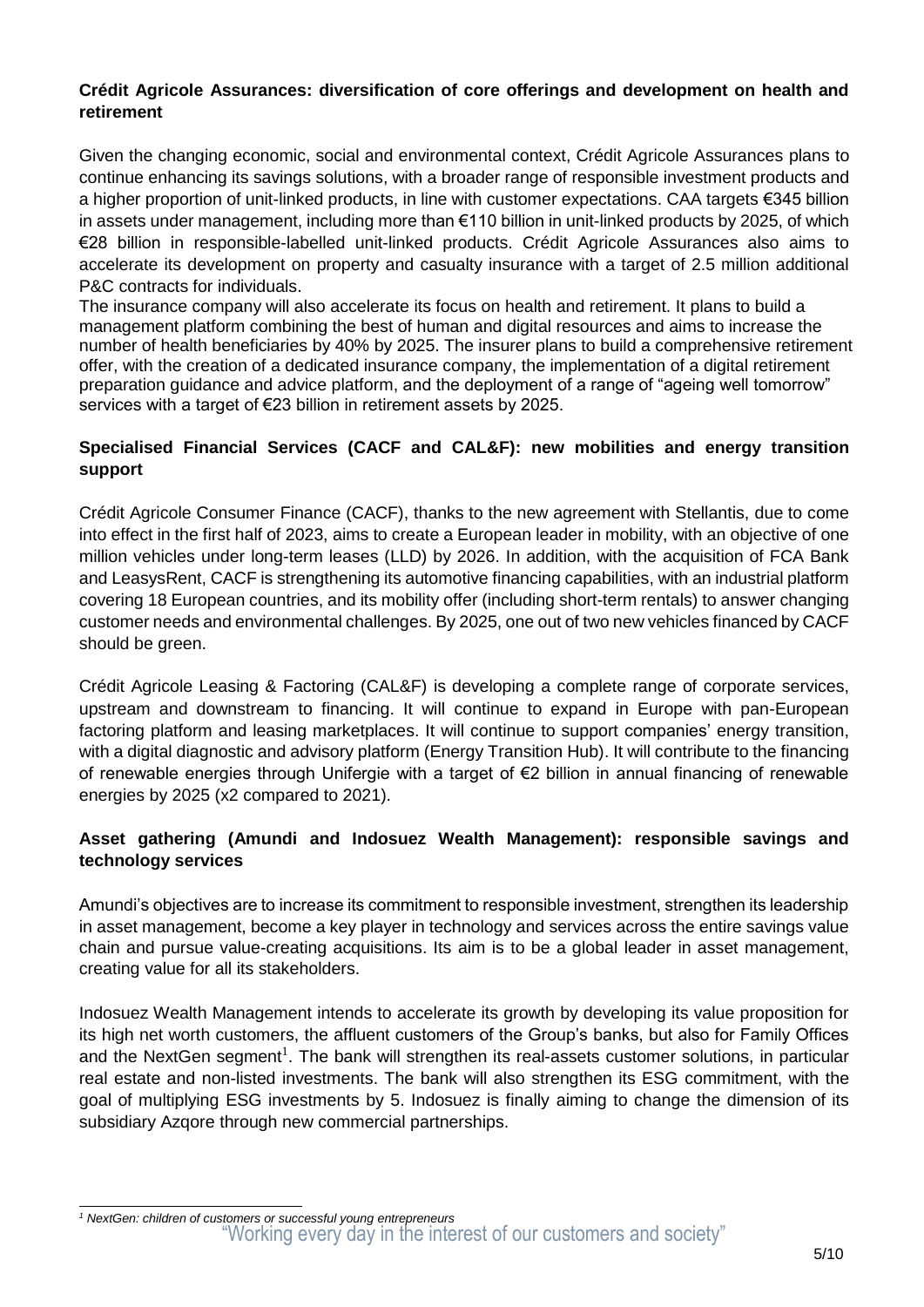#### **Large Customers (Crédit Agricole CIB and CACEIS): expertise and industrialisation**

Crédit Agricole CIB is evolving to better support its customers' energy transition, notably by developing its expertise in new technologies (e.g. hydrogen) and creating a Sustainability Community of ~250 experts. The bank is also pursuing this customer-centric strategy by accelerating its European activities, with an extended sector and product offering and the industrialisation of its business lines, particularly on debt financing.

In addition to developing its core businesses, CACEIS aims to strengthen its offering (e.g. ETFs, pension funds, fund distribution services, middle office, PERES<sup>2</sup>, digital assets) in an evolving asset servicing market. It plans to continue improving operational efficiency thanks to the growth in revenues and the implementation of its group transformation project, in particular through the development of competence centres and the increased digitalisation of processes.

## **Accelerating on cross-functional business lines and technological services**

#### **Payments: 20% revenue growth by 2025**

The Group's Payments business line is the historical leader in France for individuals and merchants, and it aims to strengthen this position with new offerings. For individuals, the Group plans to launch a split payment and payment initiation offer, based on Linxo's technology. For merchants, the Group aims to increase its e-commerce market share and create an omnichannel acceptance offer for all segments, through partnerships.

#### **Real estate: comprehensive and integrated green solutions**

For private individuals, the Group plans to integrate real estate services directly into its retail banks (transaction, property management, support for energy renovation).

It aims to create a social and green impact real estate investment trust to support customers in their energy renovations and support local authorities in the renovation of their urban centres.

#### **Digital banks (BforBank, Blank): accelerating on individuals and professionals**

In early 2023, BforBank plans to announce a new positioning with European ambitions. €450 million over five years should be invested.

Blank, the neobank for professionals, continues to develop its own brand and should shortly be whitelabel distributed by the Group's banks. It aims to have 250,000 customers by 2025.

#### **Rise of** *technology as-a-service*

Technology services are a growth driver for the Group: today, two technology platforms, Azqore and Amundi Technology, are provided to more than thirty players. The Group intends to pursue this commercial development, and targets €240 billion in assets under management for Azqore by 2025, a fivefold increase in revenues for Amundi Technology, and the development and marketing of new platforms.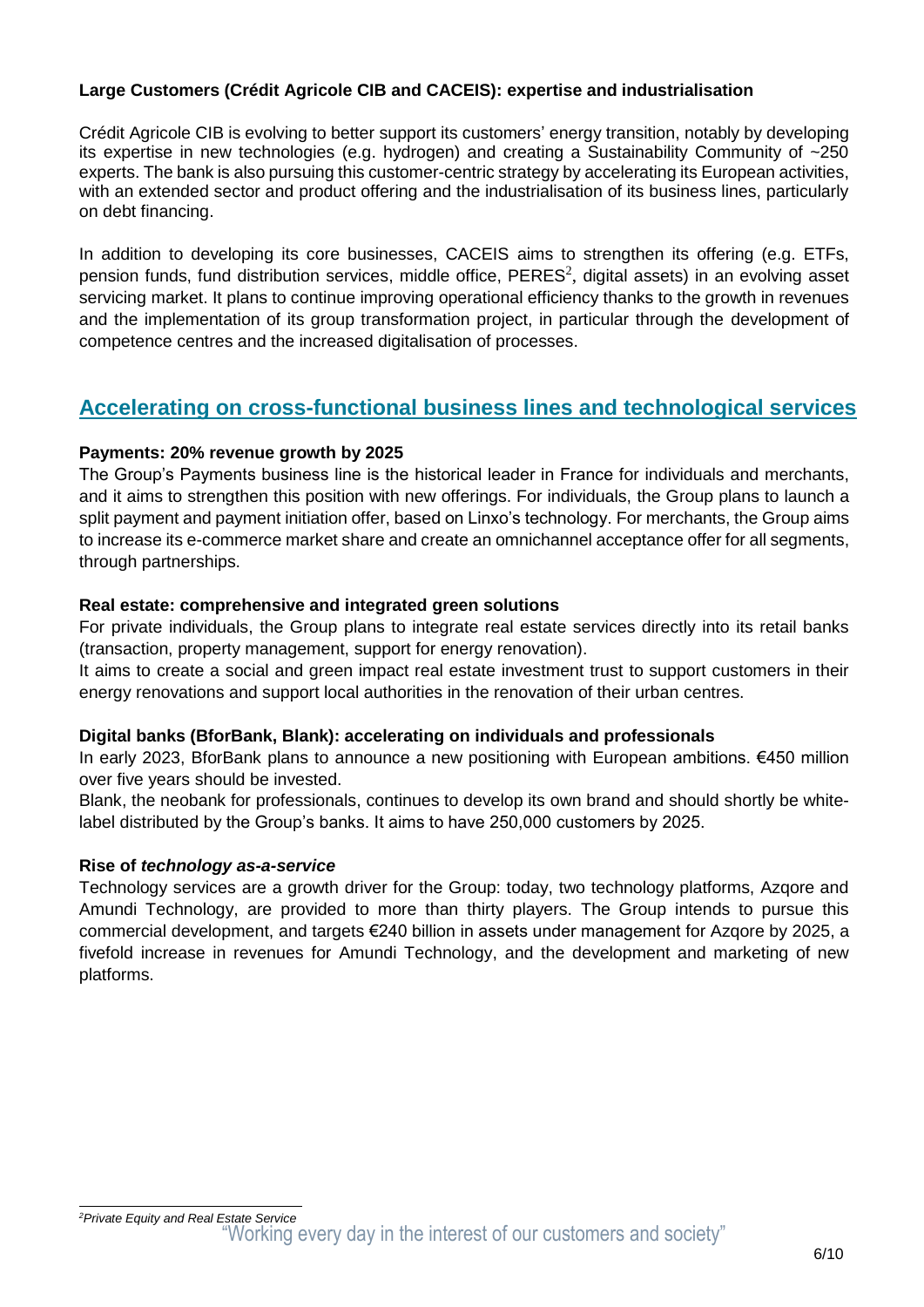## **Two key success factors: digital transformation and human responsibility**

Crédit Agricole S.A.'s targets are based on a **digital relationship model enhanced by human responsibility**. The bank aims for a 75% rate of digital-channels users, as well as 15% of full-selfcare sales.

**Innovation** capacities should also be strengthened, building upon La Fabrique by CA, to cover 100% of the innovation cycle.

This **digital transformation will be supported by €20 billion of IT and digital spending over the period, including €1 billion for technological transformation investments**.

Crédit Agricole S.A.'s ambition is to continue streamlining its organisation and transforming its management and culture with the goal of becoming the preferred socially responsible employer in financial services in France, and ranking among the Top 5 in Europe. To this end, strong and concrete commitments are announced, to attract, retain and develop the skills of employees.

## **Ambitions 2025: Financial trajectory**

Ambitions 2025 builds upon the previous plan, whose financial targets were yet again reached a year ahead of schedule.

It aims for strong growth **in earnings and profitability, while confirming the financial strength of Crédit Agricole SA**. In a context of strong economic uncertainties and climate urgency, the #Ambitions2025 Plan relies on the Group's regular and permanent development capacities.

The economic scenario leads to **conservative assumptions**: moderate growth (around 1.9% in the Eurozone by 2025) and contained rise in interest rates by 2025 (10-year swap at around 2.0% in 2025). The Plan incorporates a 40 bp cost of risk assumption for Crédit Agricole S.A. (25 bp for the Crédit Agricole Group) in line with the previous Medium-Term Plan.

Crédit Agricole S.A. targets **strong profitability**, with **net income, Group share of more than €6 billion euros by 2025<sup>3</sup> , and an increase in the return on tangible equity (ROTE) target to over 12% by 2025.** This objective is secured on the one hand by the Group's development model, based on a balanced and diversified business mix, with leading and profitable business lines, and on the other hand thanks to continued efforts to improve operational efficiency.

**Revenues would be balanced and would increase in all business lines, with an average annual growth rate between 2021 and 2025 of around +3.5%**<sup>4</sup> . Jaws excluding contribution to the Single Resolution Fund (SRF) would be about +0.5 percentage points on average between 2021 and 2025 (about +1.4 percentage points including SRF), with positive jaws in all business lines. Ultimately, the growth in profit would be around +3% per year between 2021 and 2025 on average (+4.7% compared to the income target of the previous MTP).

The **cost to income ratio would be kept low, with a cap of 60% throughout the MTP**, excluding contribution to SRF. This cap would be reduced to 59% after the introduction of IFRS17 reform, scheduled for early 2023. It includes investments in the development of New Business Lines and in IT and Digital transformation. Decentralised management of operational efficiency within Crédit Agricole S.A. leads to business-line cost-to-income targets<sup>5</sup>.

<sup>-</sup>*<sup>3</sup> The impact of IFRS17 on the result would not be significant*

*<sup>4</sup>The average annual revenue growth rates between 2021 and 2025 are 1-1.5% for LCL, 4-5% for CA Italia, 8-9% in the Specialised Financial Services Division, and 4-5% in the Major Customers Division.*

<sup>&</sup>quot;Working every day in the interest of our customers and society" *<sup>5</sup> Operating ratio excluding SRF below 65% for LCL, 61% for CA Italia, 15% for CAA, including a 15 percentage point effect from the IFRS17 reform, 54% for asset management (excluding depreciation charges on intangible assets), 78% for wealth management, 47% for consumer credit, 52% for leasing and factoring, 55% for corporate and investment banking, and 70% for institutional financial services.*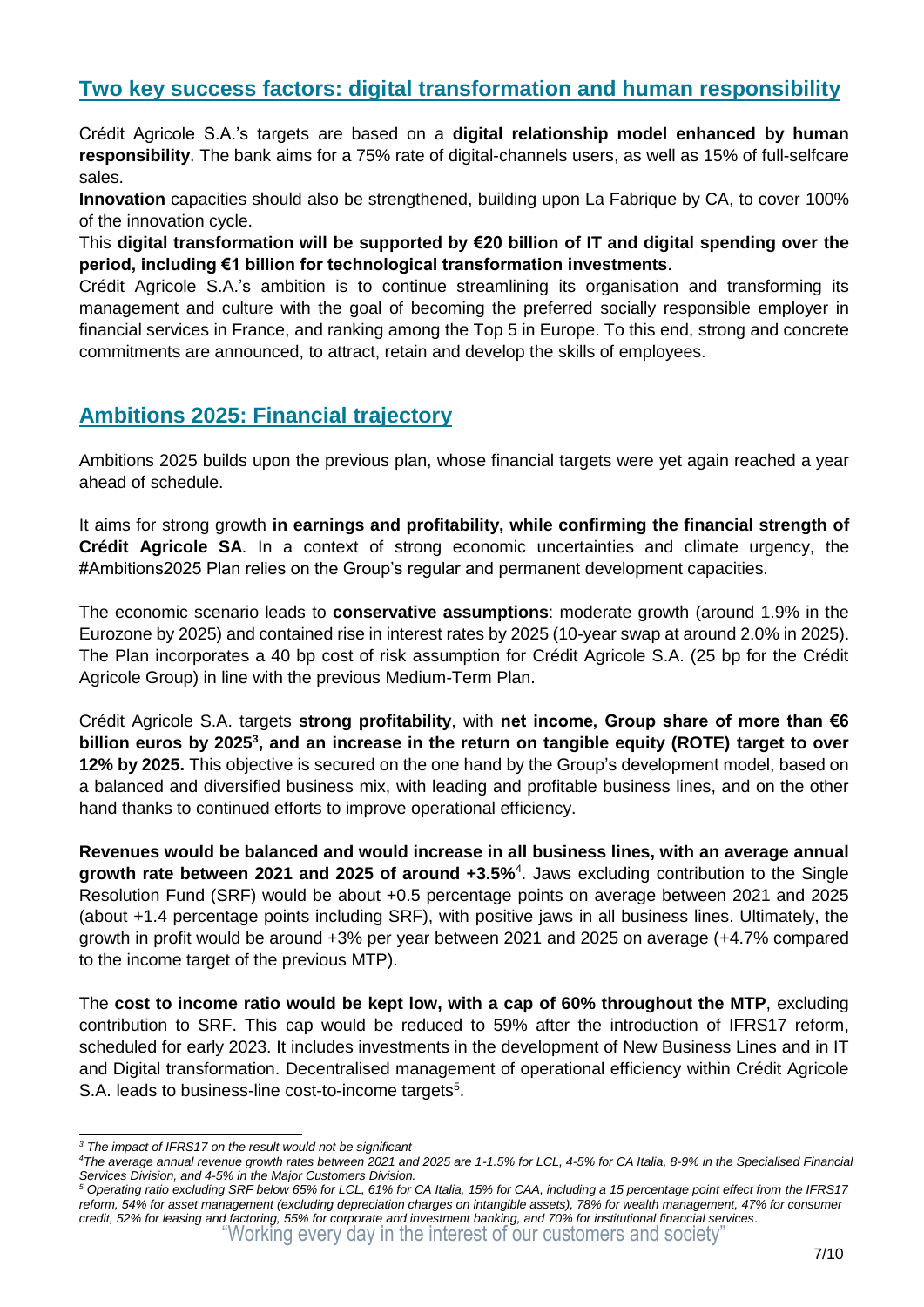**The CET1 solvency ratio targets as of end of 2025 for Crédit Agricole Group and Crédit Agricole S.A. are well above the regulatory requirements**. Crédit Agricole Group is the strongest of the European G-SIBs. The cooperative model has enabled organic generation of CET1 capital of 60 basis points at the Crédit Agricole Group level between 2015 and 2021.

**The 2025 CET1 target for the Crédit Agricole Group is above or equal to 17%. The TLAC target is above or equal to 26% excluding eligible preferred senior debt.** Furthermore, the **Stable Resource Position** target of **between €110 and €130 billion** allows the regulatory requirement for the structural liquidity ratio "Net Stable Funding Ratio (NSFR)" to be comfortably met.

The Group's efficient and flexible structure allows for an **optimised CET1 target for Crédit Agricole S.A. throughout the MTP, at 11%, combined with a floor, at all times, of 250 basis points above SREP requirements** (with a strategy of optimising the AT1 compartment). Revenue growth should exceed RWA growth for Crédit Agricole S.A., and the impact of Basel 4 should be neutral in 2025 for Crédit Agricole S.A.<sup>6</sup>

**Crédit Agricole S.A. targets a dividend pay-out target of 50% in cash,** maintained even in the event of fluctuations around the CET1 target, striking the right balance between attractive remuneration and financing Crédit Agricole S.A.'s growth. In 2023, Crédit Agricole S.A. intends to submit for approval of its Annual shareholders' General Meeting an additional payment of €0.20 per share pertaining to the 2019 dividend that had not been paid. Employee capital increases should moreover be combined with share buyback operations (subject to the Supervisor's approval) to offset their dilutive effect.

|                            | <b>Reminder of 2022 targets</b> | 2025 Targets           |
|----------------------------|---------------------------------|------------------------|
| Net income, Group<br>share | $> \epsilon$ 5 billion          | $> \epsilon$ 6 billion |
| <b>ROTE</b>                | >11%                            | >12%                   |
| Coex excl. SRF             | $&50\%$                         | $< 60 \%$              |
| <b>Target CET1</b>         | $+11%$                          | $11\%$ <sup>7</sup> ,  |
|                            | > 16% GCA                       | ≥17% GCA               |
| <b>Distribution rate</b>   | 50% cash                        | <b>50% cash</b>        |

#### **Crédit Agricole S.A.'s 2025 financial targets.**

<sup>1</sup> *<sup>6</sup>The impact of Basel 4 will be neutral overall for Crédit Agricole Group in 2025, and the output floor will only have an impact at Crédit Agricole Group level from 2029 onwards according to our estimates*

<sup>&</sup>quot;Working every day in the interest of our customers and society" *7Floor of 250 bp above SREP regulatory CET1 requirements*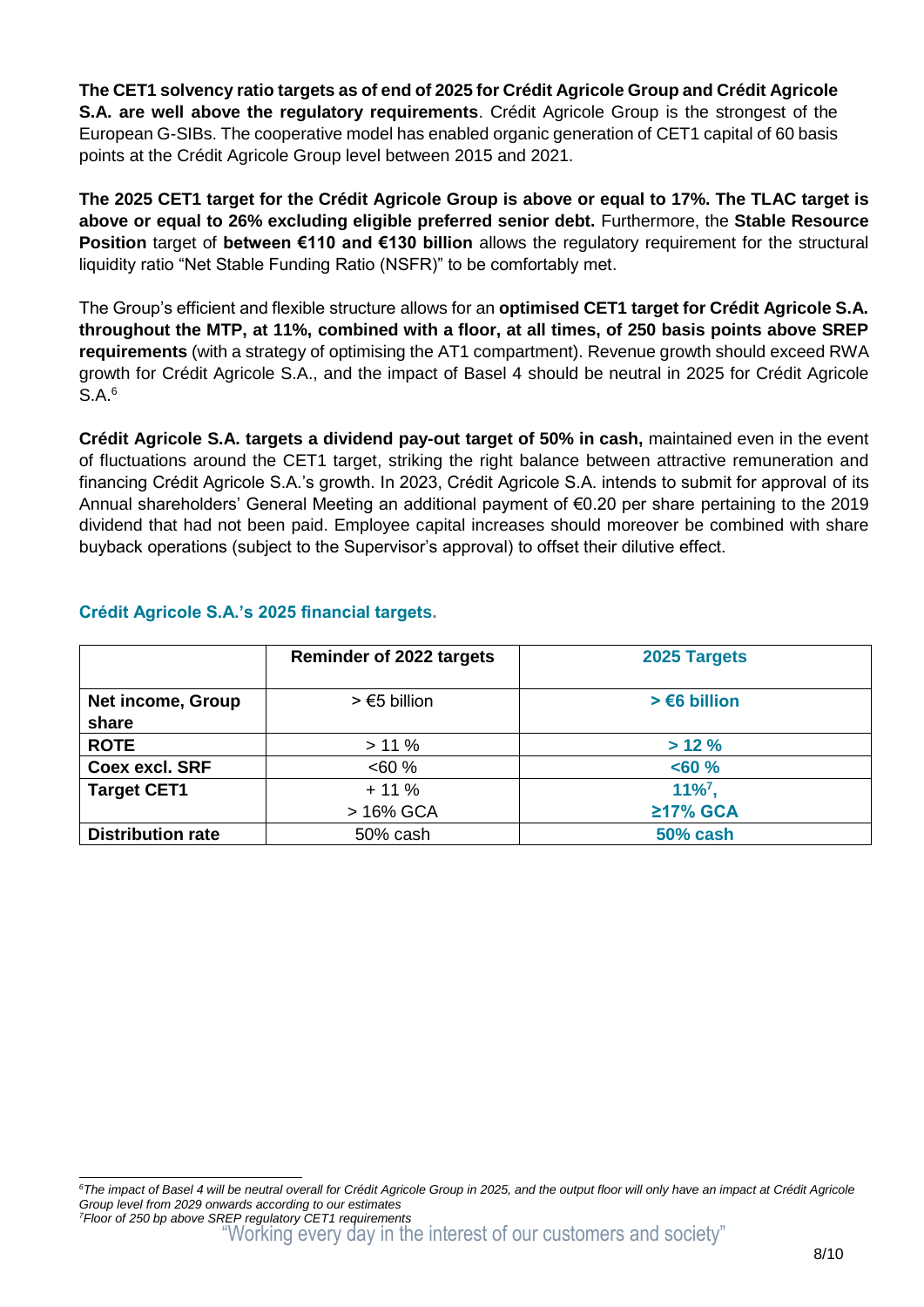### **Long-term horizon, 2030 and beyond: Societal transitions and new businesses**

## **As always, committed to major societal transitions**

As a responsible and committed player, the Group adopts a fair climate transition approach that preserves social and territorial cohesion. This approach is based on three priorities: acting for climate, strengthening social cohesion, in particular by acting for equal access to healthcare, and ensuring the success of the agricultural and agri-food transitions.

For climate, the Group's action is consisted with its contribution to global carbon neutrality by 2050. End 2021, Crédit Agricole initiated a major methodological project to define decarbonisation trajectories for ten economic sectors financed by the bank, applicable to each business line and each entity. These ten sectors account for 75% of global carbon emissions and 60% of the Group's credit exposure. This work is based on the International Energy Agency's Net Zero Emissions scenario and follows the Glasgow Financial Alliance principles to chart a progressive withdrawal from the highest CO2-emitting assets. The path is complex. It requires enhanced customer dialogue to facilitate decarbonisation of the economy while avoiding social shock.

Crédit Agricole has already mapped out its gradual withdrawal from the oil and gas sector by setting a target of drop in sector-financing-related CO2 emissions by 30% in absolute value between 2020 and 2030. We are also committed to supporting the decarbonisation of the automotive sector by reducing the carbon intensity of our sector portfolio by 50% over the same period (Crédit Agricole CIB, Crédit Agricole Consumer Finance and Crédit Agricole Leasing & Factoring France portfolios).

The target for the reduction of our own carbon footprint, scope 1 and 2 (energy, fleet and business travel) is also set at a minimum of 50% by 2030.

The sectoral trajectories that we will continue to define and publish in 2022 and 2023 will be accompanied by action plans to ensure their implementation. For the oil and gas sector, the action plan will include the adoption of a new policy in line with the recommendations of the Glasgow Financial Alliance for Net Zero.

At the same time, Crédit Agricole is accelerating its support for renewable energies by targeting 60% growth in CACIB's exposure to low-carbon energies by 2025 and the achievement of 14 GW of installed capacity via Crédit Agricole Assurances' investments in 2025**.**

### **To go further, the Group is structuring and launching two new business lines**

To go further, Crédit Agricole Group is launching two new Group-wide business lines:

- **Crédit Agricole Transitions & Energies**, to make energy transitions accessible to all,
- **Crédit Agricole Santé & Territoires** to facilitate access to healthcare and ageing services.